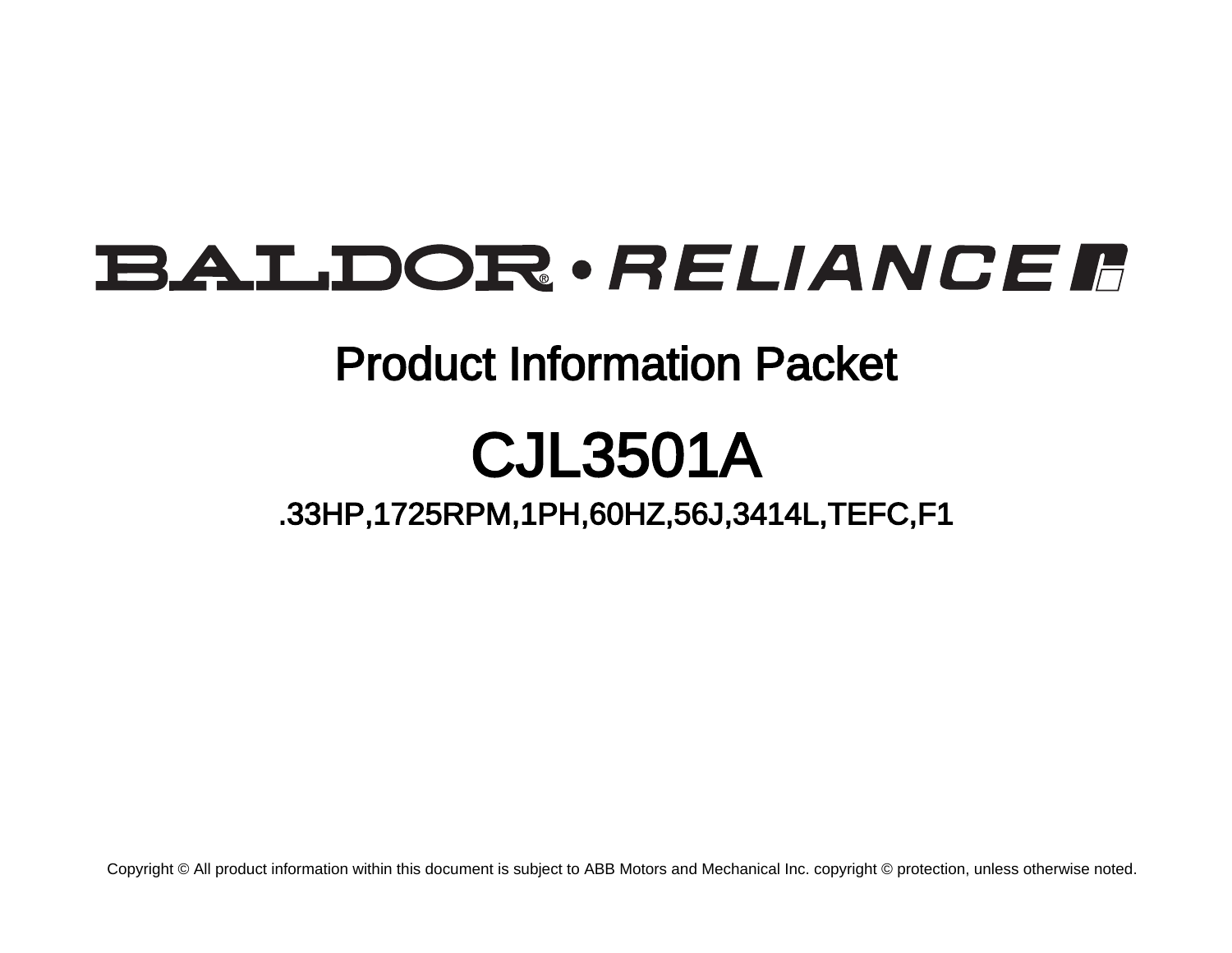### BALDOR · RELIANCE F Product Information Packet: CJL3501A - .33HP,1725RPM,1PH,60HZ,56J,3414L,TEFC,F1

| <b>Part Detail</b> |           |             |            |             |        |                      |    |  |
|--------------------|-----------|-------------|------------|-------------|--------|----------------------|----|--|
| Revision:          |           | Status:     | PRD/A      | Change #:   |        | Proprietary:         | No |  |
| Type:              | AC        | Elec. Spec: | 34WG5597   | CD Diagram: | CD0094 | Mfg Plant:           |    |  |
| Mech. Spec:        | 34L052    | Layout:     | 34LYL052   | Poles:      | 04     | <b>Created Date:</b> |    |  |
| Base:              | <b>RG</b> | Eff. Date:  | 04-23-2021 | Leads:      | 5#18   |                      |    |  |

| <b>Specs</b>                           |                          |                                  |                        |
|----------------------------------------|--------------------------|----------------------------------|------------------------|
| <b>Catalog Number:</b>                 | <b>CJL3501A</b>          | <b>Insulation Class:</b>         | В                      |
| Enclosure:                             | <b>TEFC</b>              | <b>Inverter Code:</b>            | Not Inverter           |
| Frame:                                 | 56J                      | <b>KVA Code:</b>                 | L                      |
| <b>Frame Material:</b>                 | Steel                    | <b>Lifting Lugs:</b>             | No Lifting Lugs        |
| Motor Letter Type:                     | Cap Start, Induction Run | <b>Locked Bearing Indicator:</b> | Locked Bearing         |
| Output @ Frequency:                    | .330 HP @ 60 HZ          | Motor Lead Quantity/Wire Size:   | 5 @ 18 AWG             |
| Synchronous Speed @ Frequency:         | 1800 RPM @ 60 HZ         | <b>Motor Lead Exit:</b>          | Ko Box                 |
| Voltage @ Frequency:                   | 115.0 V @ 60 HZ          | <b>Motor Lead Termination:</b>   | <b>Flying Leads</b>    |
|                                        | 230.0 V @ 60 HZ          | Motor Type:                      | 3414L                  |
| XP Class and Group:                    | None                     | <b>Mounting Arrangement:</b>     | F1                     |
| <b>XP Division:</b>                    | Not Applicable           | <b>Power Factor:</b>             | 60                     |
| <b>Agency Approvals:</b>               | <b>UR</b>                | <b>Product Family:</b>           | <b>General Purpose</b> |
|                                        | <b>CSA</b>               | <b>Pulley End Bearing Type:</b>  | Ball                   |
| <b>Auxillary Box:</b>                  | No Auxillary Box         | <b>Pulley Face Code:</b>         | C-Face                 |
| <b>Auxillary Box Lead Termination:</b> | None                     | <b>Pulley Shaft Indicator:</b>   | <b>Ext Thread</b>      |
| <b>Base Indicator:</b>                 | Rigid                    | <b>Rodent Screen:</b>            | None                   |
| <b>Bearing Grease Type:</b>            | Polyrex EM (-20F +300F)  | <b>RoHS Status:</b>              | <b>ROHS COMPLIANT</b>  |
| <b>Blower:</b>                         | None                     | <b>Shaft Extension Location:</b> | <b>Pulley End</b>      |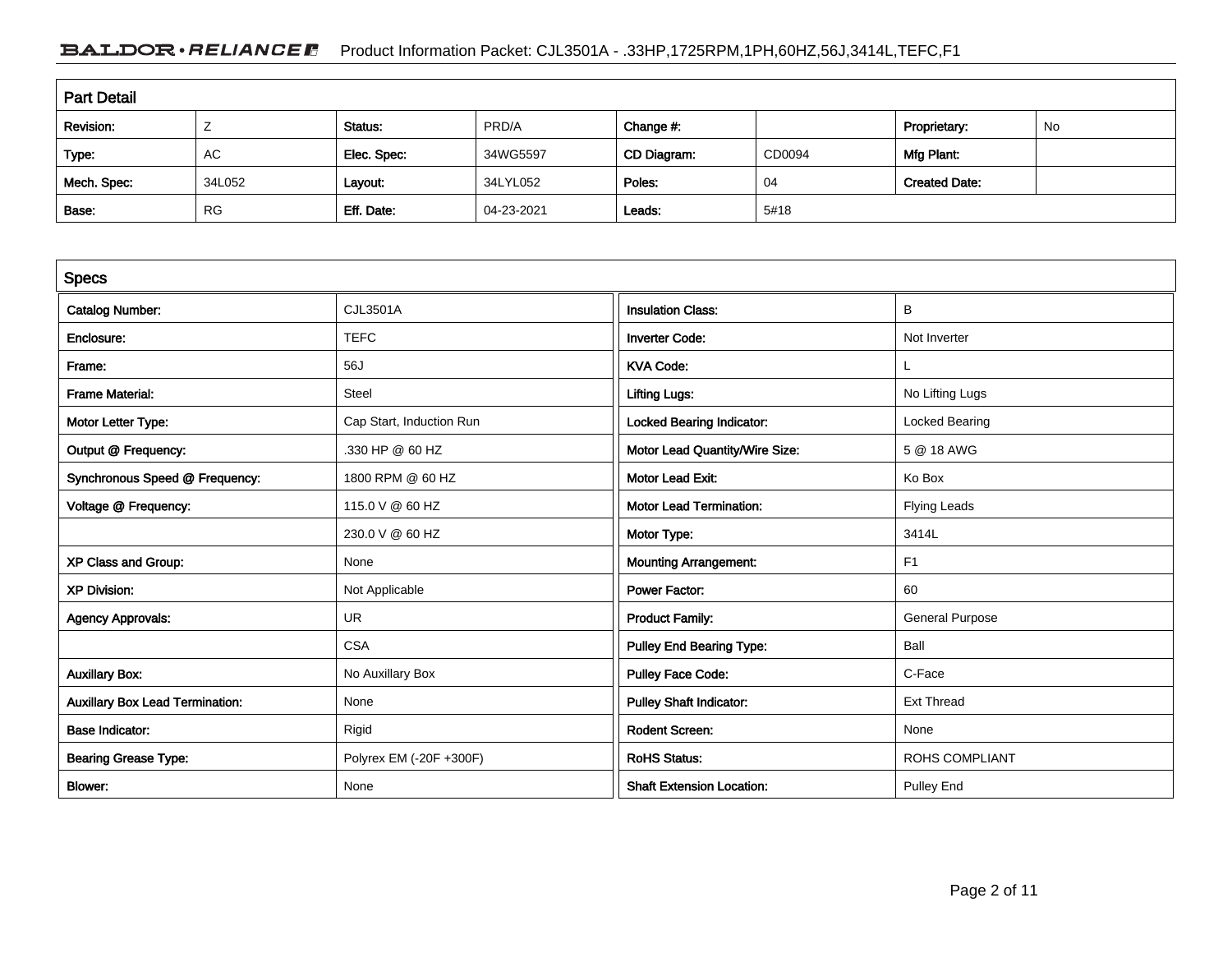| Current @ Voltage:                    | 3.000 A @ 230.0 V         | <b>Shaft Ground Indicator:</b>     | No Shaft Grounding             |  |
|---------------------------------------|---------------------------|------------------------------------|--------------------------------|--|
|                                       | 3.600 A @ 208.0 V         | <b>Shaft Rotation:</b>             | <b>Fixed Opposite Standard</b> |  |
|                                       | 6.000 A @ 115.0 V         | <b>Shaft Slinger Indicator:</b>    | No Slinger                     |  |
| Design Code:                          | N                         | <b>Speed Code:</b>                 | Single Speed                   |  |
| Drip Cover:                           | No Drip Cover             | <b>Motor Standards:</b>            | <b>NEMA</b>                    |  |
| Duty Rating:                          | <b>CONT</b>               | <b>Starting Method:</b>            | Direct on line                 |  |
| <b>Electrically Isolated Bearing:</b> | Not Electrically Isolated | Thermal Device - Bearing:          | None                           |  |
| <b>Feedback Device:</b>               | <b>NO FEEDBACK</b>        | Thermal Device - Winding:          | None                           |  |
| <b>Front Face Code:</b>               | Standard                  | <b>Vibration Sensor Indicator:</b> | No Vibration Sensor            |  |
| <b>Front Shaft Indicator:</b>         | None                      | <b>Winding Thermal 1:</b>          | Automatic Thermal Overload     |  |
| Heater Indicator:                     | No Heater                 | <b>Winding Thermal 1 Location:</b> | ES                             |  |
|                                       |                           | <b>Winding Thermal 2:</b>          | None                           |  |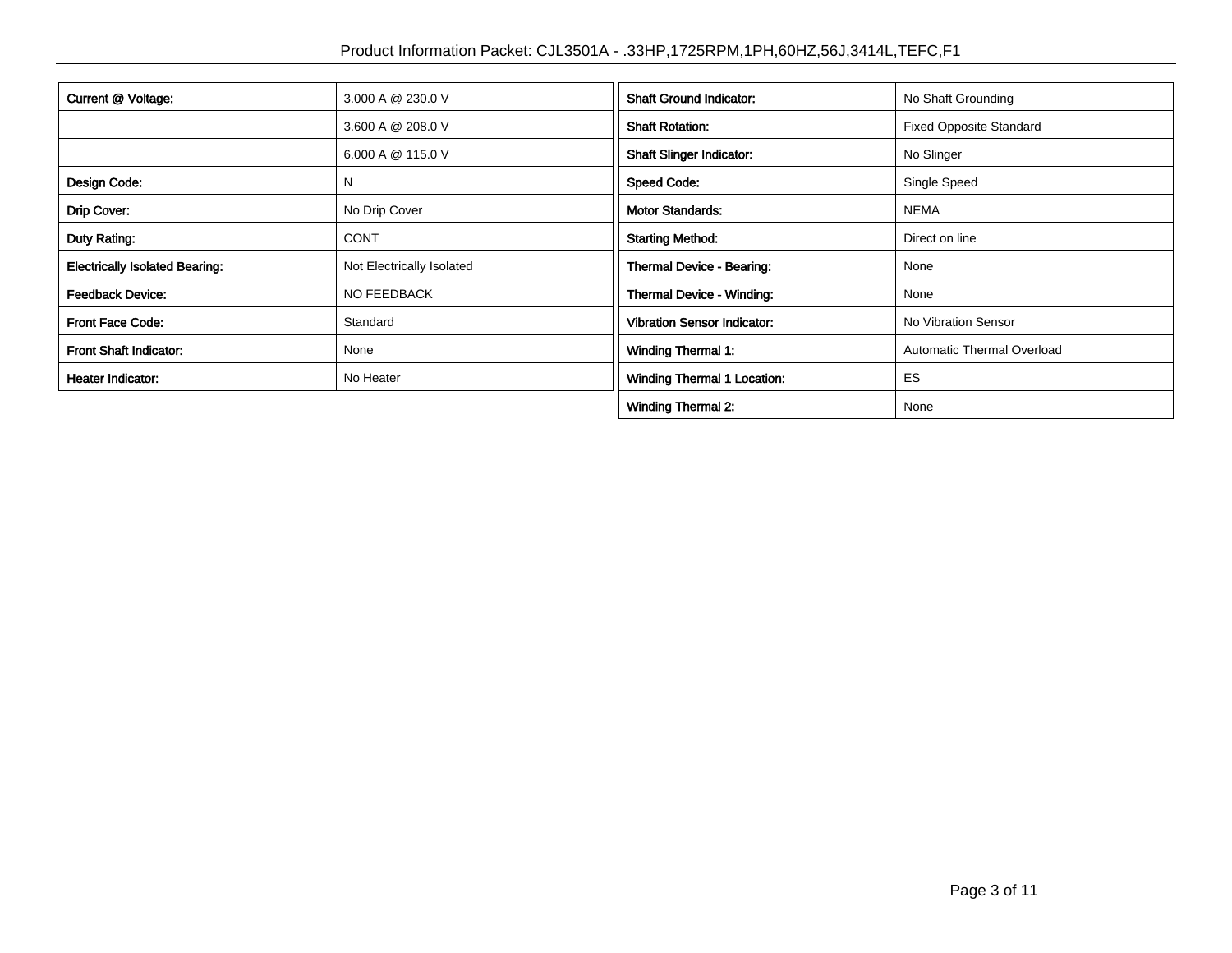### BALDOR · RELIANCE F Product Information Packet: CJL3501A - .33HP,1725RPM,1PH,60HZ,56J,3414L,TEFC,F1

| Nameplate NP1257L |                      |                                    |  |  |  |  |  |
|-------------------|----------------------|------------------------------------|--|--|--|--|--|
|                   | CAT.NO. CJL3501A     |                                    |  |  |  |  |  |
|                   | SPEC. 34L52-5597     |                                    |  |  |  |  |  |
| $HP$ .33          |                      |                                    |  |  |  |  |  |
|                   | <b>VOLTS</b> 115/230 |                                    |  |  |  |  |  |
| AMP 6/3           |                      |                                    |  |  |  |  |  |
|                   | $RPM$ 1725           |                                    |  |  |  |  |  |
| FRAME 56J         |                      | $HZ$ 60<br>PH 1                    |  |  |  |  |  |
| SER.F. $1.35$     |                      | CL B<br>CODE <sup>L</sup><br>DES N |  |  |  |  |  |
| NEMA-NOM-EFF 60   |                      | PF 60                              |  |  |  |  |  |
|                   | RATING 40C AMB-CONT  |                                    |  |  |  |  |  |
| CC                |                      | <b>USABLE AT 208V 3.6</b>          |  |  |  |  |  |
|                   | $DE$ 6203            | $ODE$ 6203                         |  |  |  |  |  |
| <b>ENCL</b> TEFC  |                      | <b>SN</b>                          |  |  |  |  |  |
|                   | SFA 6.8/3.4          |                                    |  |  |  |  |  |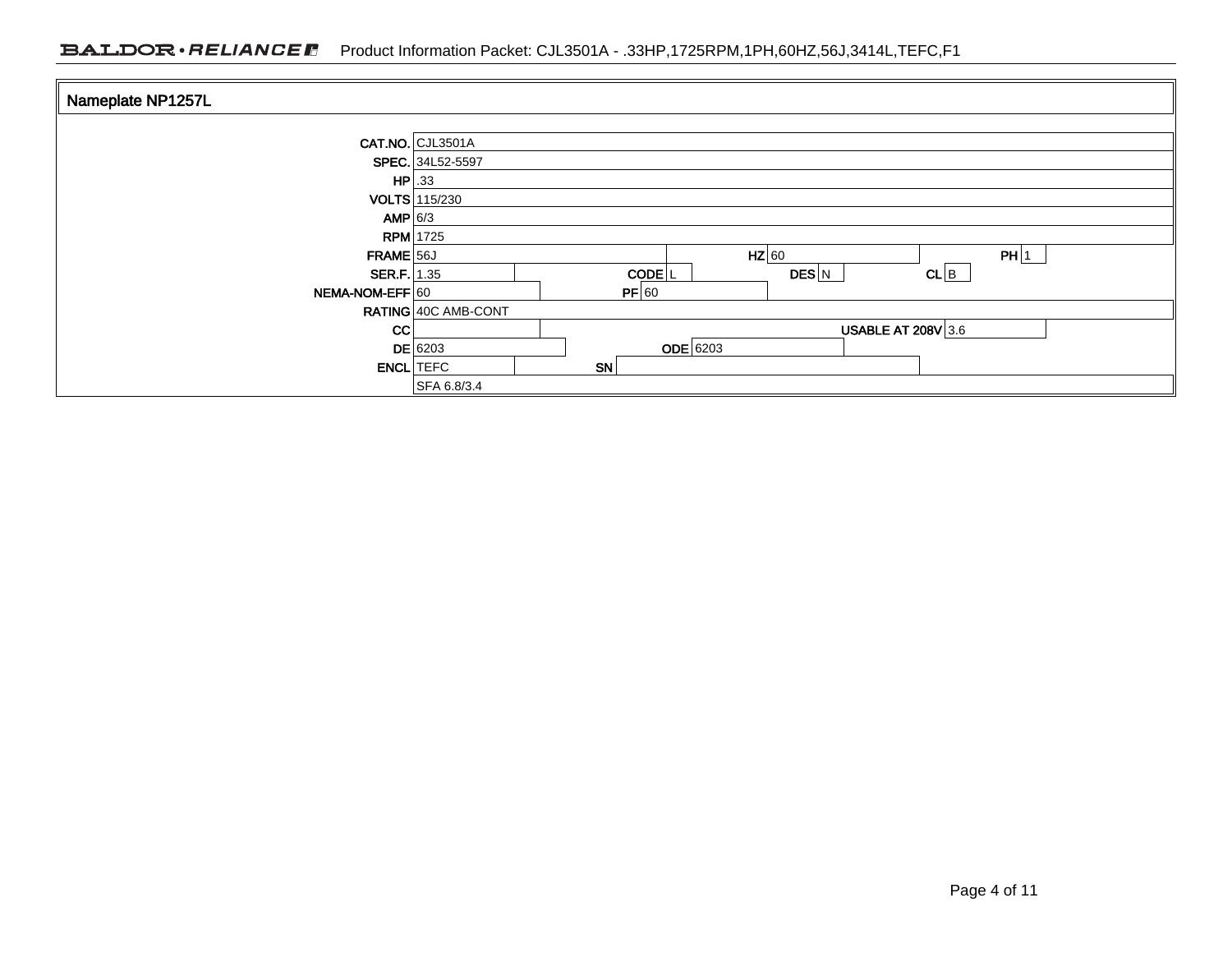| <b>Parts List</b>  |                                          |          |  |  |  |  |
|--------------------|------------------------------------------|----------|--|--|--|--|
| <b>Part Number</b> | Description                              | Quantity |  |  |  |  |
| SA007938           | SA 34L52-5597                            | 1.000 EA |  |  |  |  |
| RA004385           | RA 34L52-5597                            | 1.000 EA |  |  |  |  |
| EC1189A02SP        | 61B2D120189NNBA ELEC CAP, 189-227MFD, 12 | 1.000 EA |  |  |  |  |
| NS2512A01          | INSULATOR, CONDUIT BOX X                 | 1.000 EA |  |  |  |  |
| 34CB3002A          | CB CAST W/.88 DIA HOLE                   | 1.000 EA |  |  |  |  |
| 34GS1029A01        | <b>GASKET, CONDUIT BOX</b>               | 1.000 EA |  |  |  |  |
| 51XB1016A07        | 10-16 X 7/16 HXWSSLD SERTYB              | 2.000 EA |  |  |  |  |
| 11XW1032G06        | 10-32 X .38, TAPTITE II, HEX WSHR SLTD U | 1.000 EA |  |  |  |  |
| 51XW0832A07        | 8-32 X .44, TAPTITE II, HEX WSHR SLTD SE | 2.000 EA |  |  |  |  |
| 34EP3102A01SP      | FR ENDPLATE, MACH                        | 1.000 EA |  |  |  |  |
| 34CB4800SP         | CAPACITOR COVER, STAMPED PRIMED          | 1.000 EA |  |  |  |  |
| 34GS3000SP         | GASKET, CAPACITOR BOX                    | 1.000 EA |  |  |  |  |
| 51XB1016A05        | 10-16X5/16HX WA SL SR TYB (F/S)          | 2.000 EA |  |  |  |  |
| HW5100A03          | WAVY WASHER (W1543-017)                  | 1.000 EA |  |  |  |  |
| 34EP3300A24SP      | PU ENDPLATE, MACH                        | 1.000 EA |  |  |  |  |
| 51XN1032A20        | 10-32 X 1 1/4 HX WS SL SR                | 2.000 EA |  |  |  |  |
| 34FN3002A01SP      | EXTERNAL FAN, PLASTIC, .637/.639 HUB W/  | 1.000 EA |  |  |  |  |
| 34FH4002A03SP      | IEC FH NO GREASER W/.88 DIA SHAFT HOLE,  | 1.000 EA |  |  |  |  |
| 51XW1032A06        | 10-32 X .38, TAPTITE II, HEX WSHR SLTD S | 3.000 EA |  |  |  |  |
| WD4100A81          | CAPLUG BPF-7/8, FOR .86-.88 HOLE         | 1.000 EA |  |  |  |  |
| 34CB4517           | CB LID 4 MTG HOLES .22 DIA STAMPED, FOR  | 1.000 EA |  |  |  |  |
| 34GS1031A01        | GASKET, FLAT CONDUIT BOX LID (LEXIDE)    | 1.000 EA |  |  |  |  |
| 51XW0832A07        | 8-32 X .44, TAPTITE II, HEX WSHR SLTD SE | 4.000 EA |  |  |  |  |
| RM1010A01          | 35-968-1 VINYL CLS                       | 1.000 EA |  |  |  |  |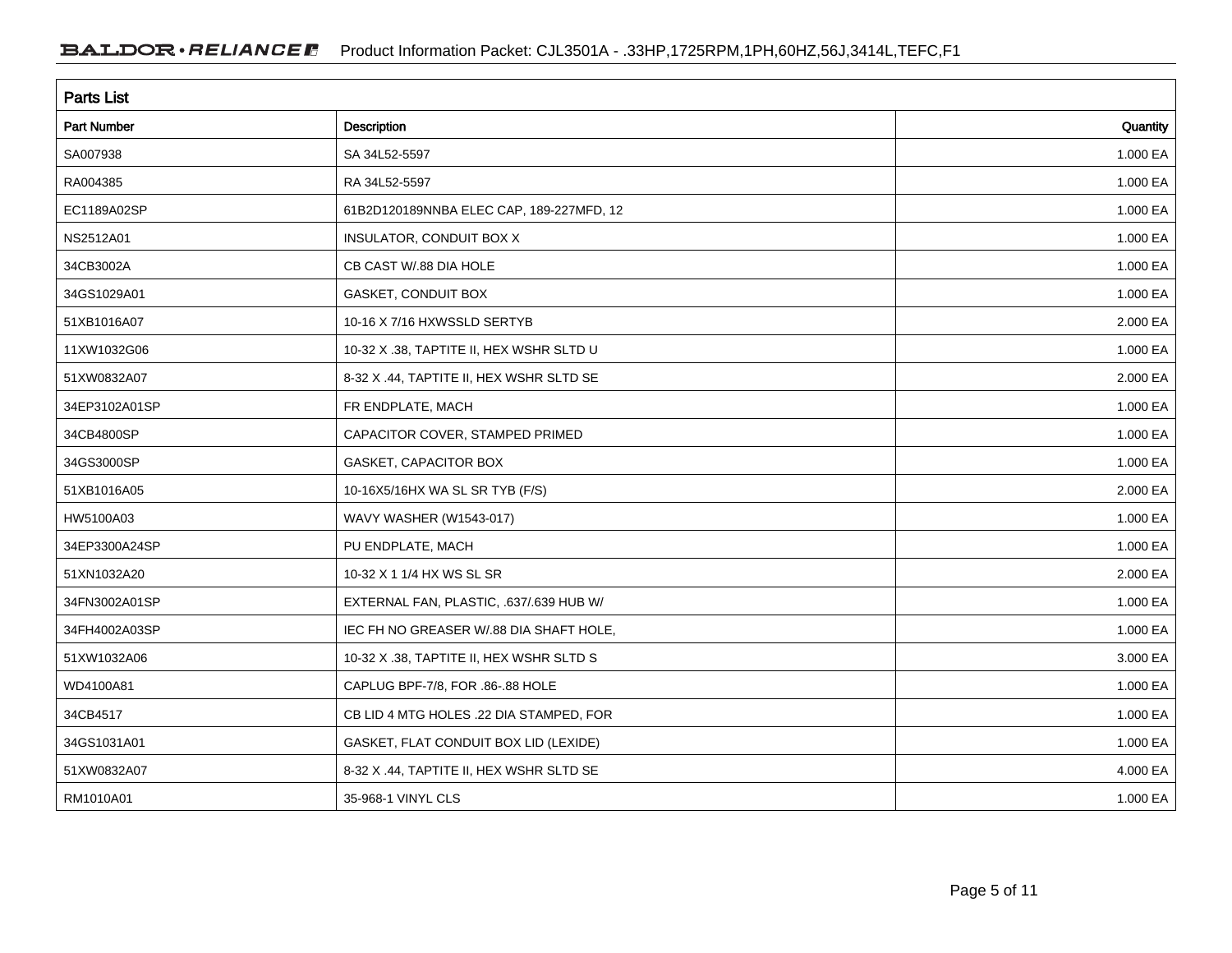| <b>Parts List (continued)</b> |                                         |          |  |  |  |
|-------------------------------|-----------------------------------------|----------|--|--|--|
| <b>Part Number</b>            | Description                             | Quantity |  |  |  |
| WD1000A16                     | 2-520128-2 AMP FLAG TERMINAL(4M/RL)     | 2.000 EA |  |  |  |
| MG1000G27                     | MED CHARCOAL METALLIC GREY 400-0096     | 0.014 GA |  |  |  |
| 85XU0407S04                   | 4X1/4 U DRIVE PIN STAINLESS             | 2.000 EA |  |  |  |
| SP5051B59                     | MDL 34 TORQ STAT SW, TYPE L             | 1.000 EA |  |  |  |
| HA3100A12                     | THRUBOLT 10-32 X 7.375                  | 4.000 EA |  |  |  |
| LB1118                        | LABEL, WARNING (ROLL LABEL)             | 1.000 EA |  |  |  |
| LC0031                        | <b>CONNECTION LABEL</b>                 | 1.000 EA |  |  |  |
| <b>NP1257L</b>                | ALUM UL CSA CC THERMAL REV MTG          | 1.000 EA |  |  |  |
| MN416A01                      | TAG-INSTAL-MAINT no wire (2100/bx) 4/22 | 1.000 EA |  |  |  |
| 35PA1066                      | PKG GRP, PRINT<br>PK1008A06             | 1.000 EA |  |  |  |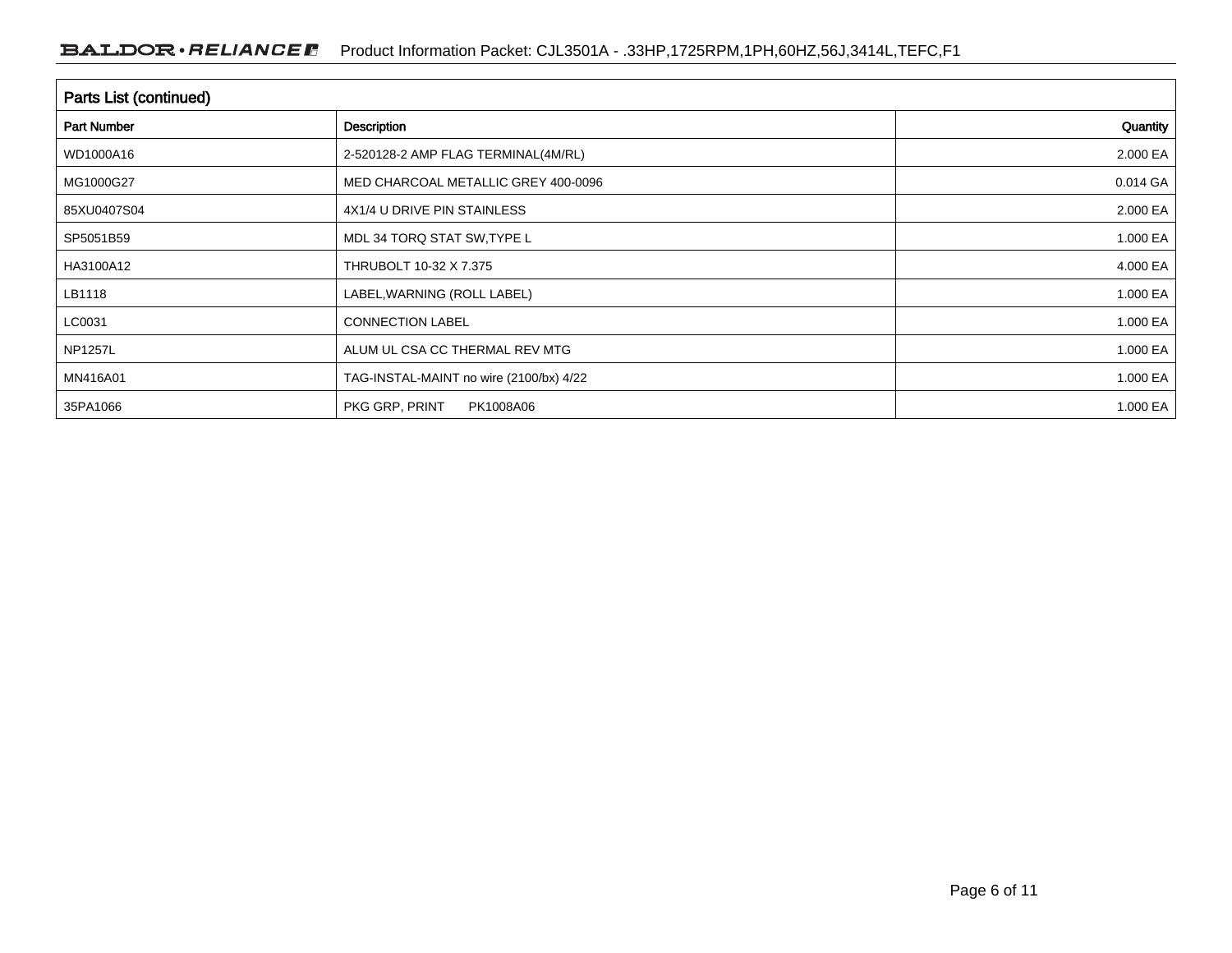| Accessories        |                   |    |  |  |  |  |
|--------------------|-------------------|----|--|--|--|--|
| <b>Part Number</b> | <b>Multiplier</b> |    |  |  |  |  |
| $ 34-171$          | C FACE KIT        | A8 |  |  |  |  |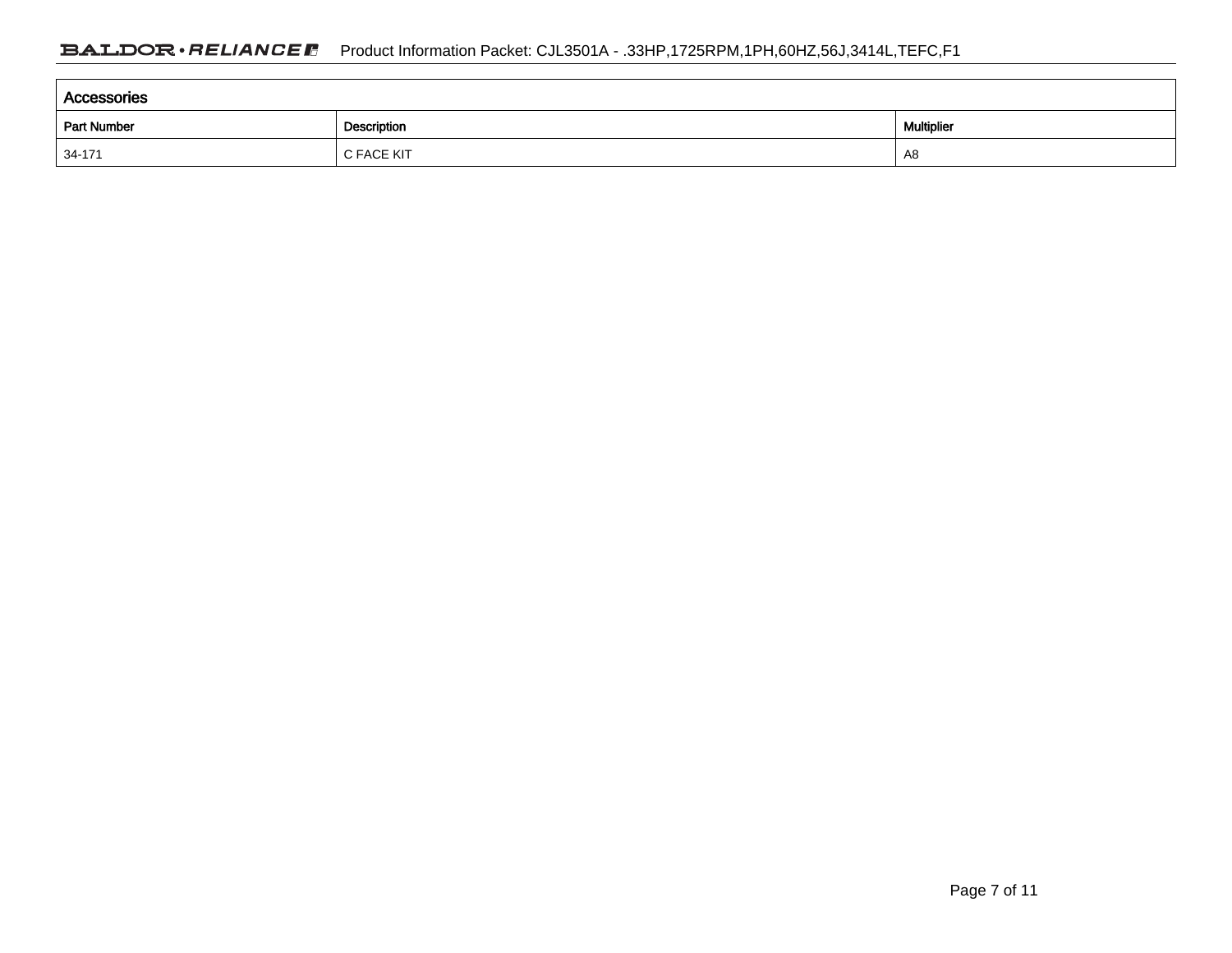#### **AC Induction Motor Performance Data**

Record # 6784Typical performance - not guaranteed values

| Winding: 34WG5597-R001<br><b>Type: 3414L</b> |                 | <b>Enclosure: TEFC</b> |                                                 |                                          |
|----------------------------------------------|-----------------|------------------------|-------------------------------------------------|------------------------------------------|
| <b>Nameplate Data</b>                        |                 |                        | 230 V, 60 Hz:<br><b>High Voltage Connection</b> |                                          |
| <b>Rated Output (HP)</b>                     |                 | .33                    | <b>Full Load Torque</b>                         | 1LB-FT                                   |
| <b>Volts</b>                                 |                 | 115/230                | <b>Start Configuration</b>                      | direct on line                           |
| <b>Full Load Amps</b>                        |                 | 6/3                    | <b>Breakdown Torque</b>                         | 2.95 LB-FT                               |
| <b>R.P.M.</b>                                |                 | 1725                   | <b>Pull-up Torque</b>                           | 2.55 LB-FT                               |
| Hz                                           | 60 Phase        |                        | Locked-rotor Torque                             | 3.6 LB-FT                                |
| <b>NEMA Design Code</b>                      | N KVA Code      |                        | <b>Starting Current</b>                         | 13 A                                     |
| Service Factor (S.F.)                        |                 | 1.35                   | <b>No-load Current</b>                          | 2.6A                                     |
| <b>NEMA Nom. Eff.</b>                        | 60 Power Factor | 60                     | Line-line Res. @ 25°C                           | $6.32 \Omega$ A Ph<br>$4.93 \Omega B Ph$ |
| <b>Rating - Duty</b>                         |                 | 40C AMB-CONT           | Temp. Rise @ Rated Load                         | $59^{\circ}$ C                           |
| S.F. Amps                                    |                 | 6.8/3.4                | Temp. Rise @ S.F. Load                          | $73^{\circ}$ C                           |

#### **Load Characteristics 230 V, 60 Hz, 0.33 HP**

| % of Rated Load     | 25   | 50   | 75   | 100  | 125  | 150  | S.F. |
|---------------------|------|------|------|------|------|------|------|
| <b>Power Factor</b> | 31   | -41  | 52   | 60   | 67   | 73   | 71   |
| Efficiency          | 33   | -41  | 52   | 60   | 61.5 | 61.5 | 61.5 |
| <b>Speed</b>        | 1780 | 1760 | 1745 | 1725 | 1705 | 1680 | 1690 |
| <b>Line amperes</b> | 2.6  | 2.7  | 2.8  |      | 3.3  | 3.7  | 3.4  |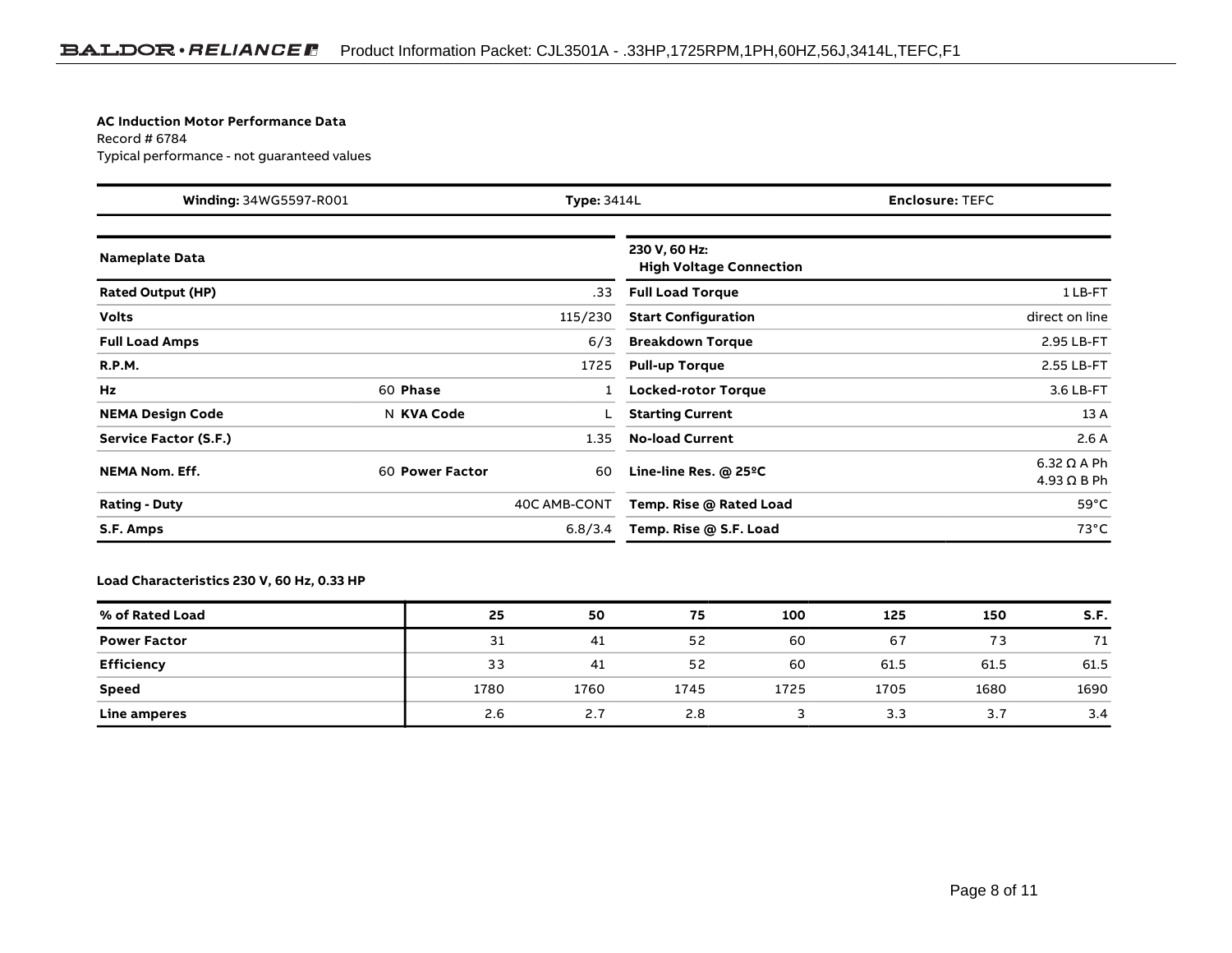

Performance Graph at 230V, 60Hz, 0.33HP Typical performance - Not guaranteed values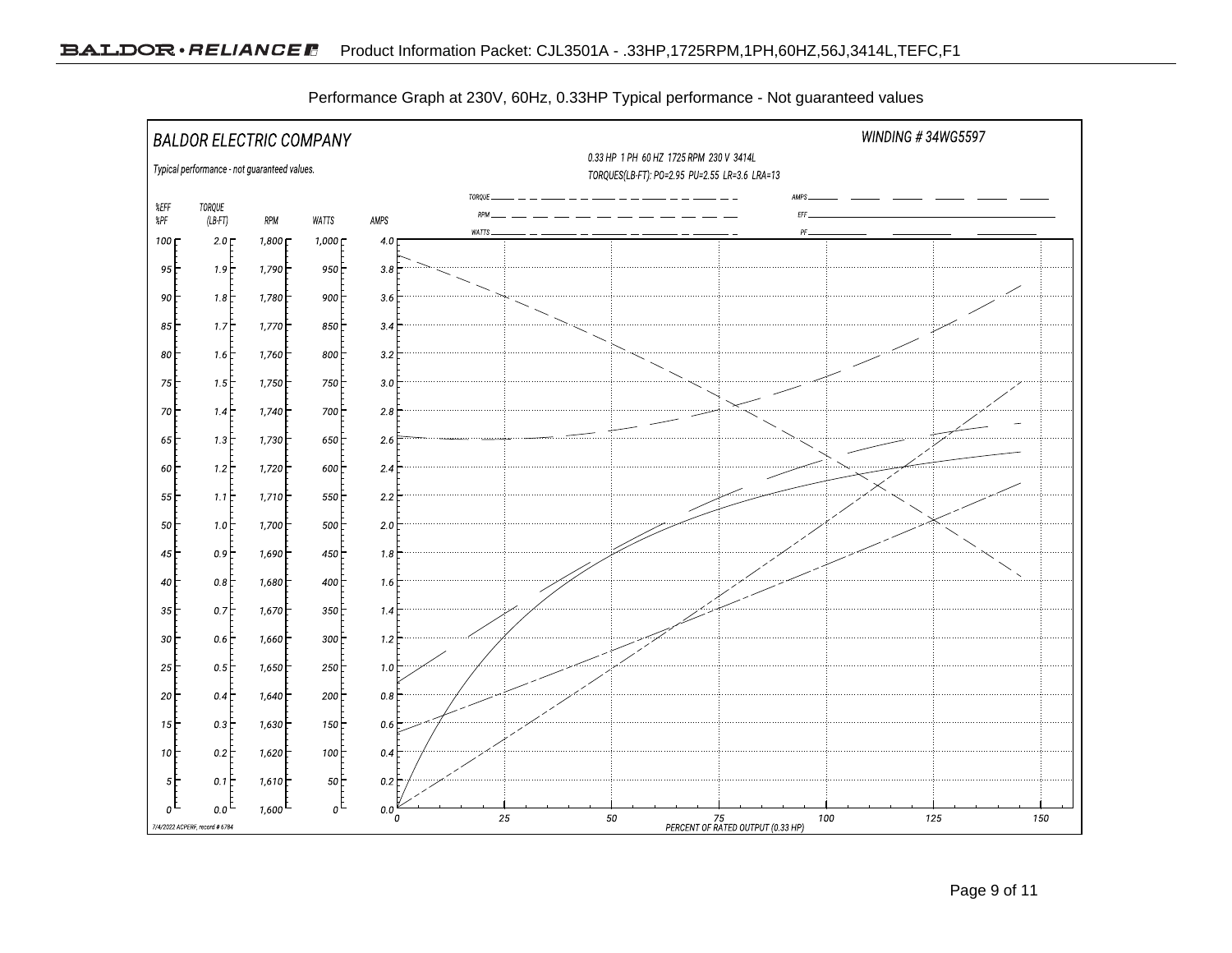